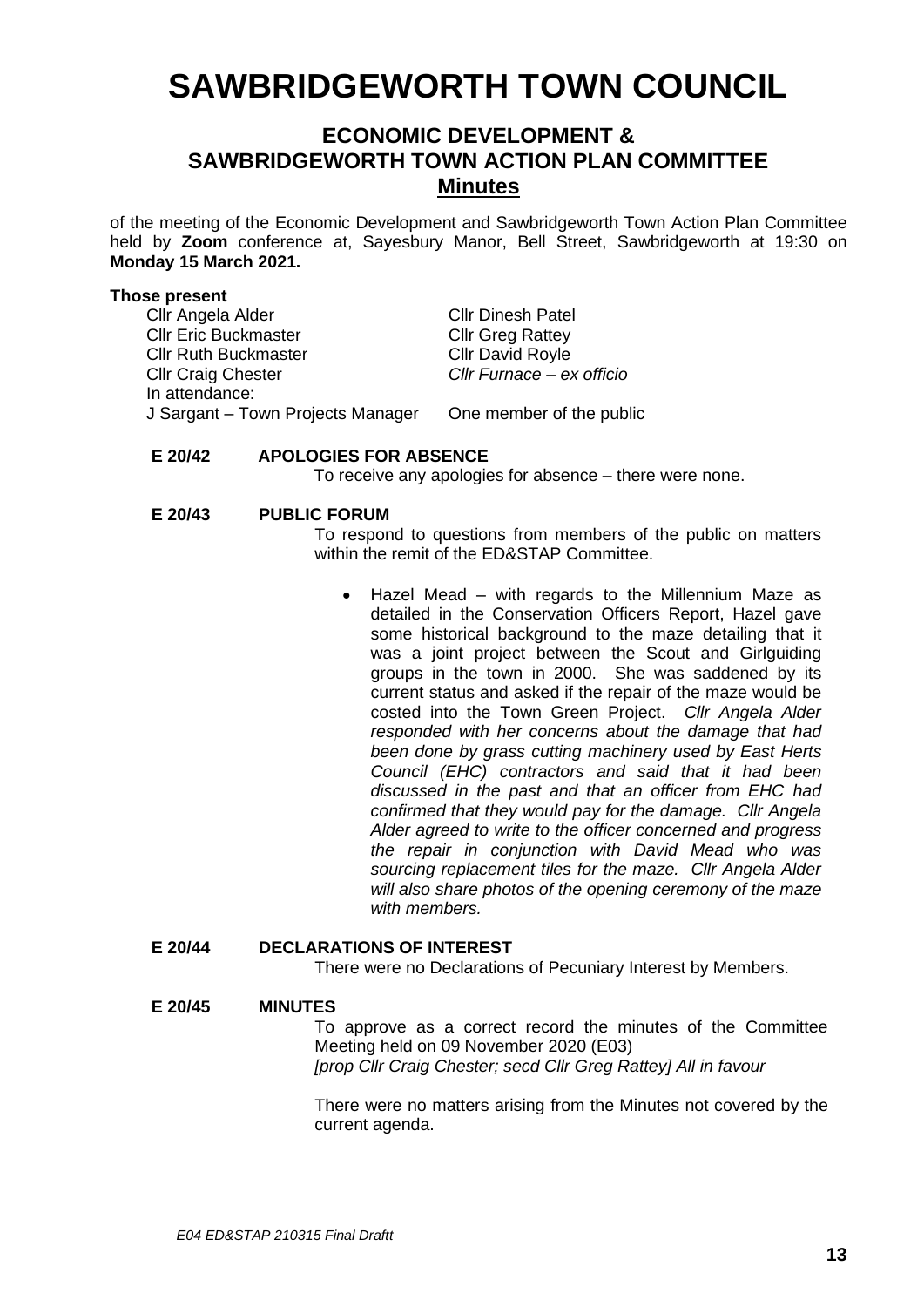# **E 20/46 TOWN GREEN**

To receive an update from Cllr Eric Buckmaster on the proposals for the development of Town Green. Cllr Eric Buckmaster proposed the following course of action to keep the project moving forward, this was following a meeting with an officer at EHC who is responsible for green spaces:

• To form a working party that consists of councillors, members of the public and interested parties in the town. *Cllr Greg Rattey said that it would be of great benefit to have business owners included in the process.* Cllr Eric Buckmaster said that the following questions were key to the process:

- o What would the area be used for?
- $\circ$  What groups might like to use the area?
- o What would people like to see in the area?
- o What design concepts would enhance the area?
- Once a list of uses is compiled a 'soft' consultation could be carried out in the public domain to formulate a more structured document to enable the Town Projects Manager to research potential landscape designers. This would then be fed back to the working party group and a Landscape Designer selected in principle.
- Next step would be to write a business plan for EHC (landowners) detailing the uses, benefits to the town and its people, improvements to the area and other wellbeing and economic vibrancy attributes, also drawing on the Conservation Officer's report.
- Cllr Eric Buckmaster reminded members that when considering the re-design, this area is classed as a green open space and to an extent should remain so, therefore too much hard landscaping of the area may not be desirable.

*Cllr Craig Chester requested that the formulation of a working party and soft survey be done in a timely manner and suggested as soon*  as the 6<sup>th</sup> April onwards would be preferable.

*Cllr Ruth Buckmaster suggested that a working party would be a better opportunity to keep the project moving as this committee only meets 5 times a year and would then permit the introduction of 'others' into the working party group.*

*Resolved:* That a working party be formulated to include all members of the ED STAP committee and other invited members of the community to include schools and businesses. Town Project Manager to arrange a date and disseminate the information. *[prop Cllr Craig Chester; secd Cllr Ruth Buckmaster]*

#### **E 20/47 TOWN BRANDING**

To progress a Zoom meeting with Design Chambers and to make a recommendation to council.

*Cllr David Royle gave an outline of where the project was to date.* 

*Cllr Ruth Buckmaster felt that while acknowledging the money that had already been spent to date, with the ongoing pandemic it would*